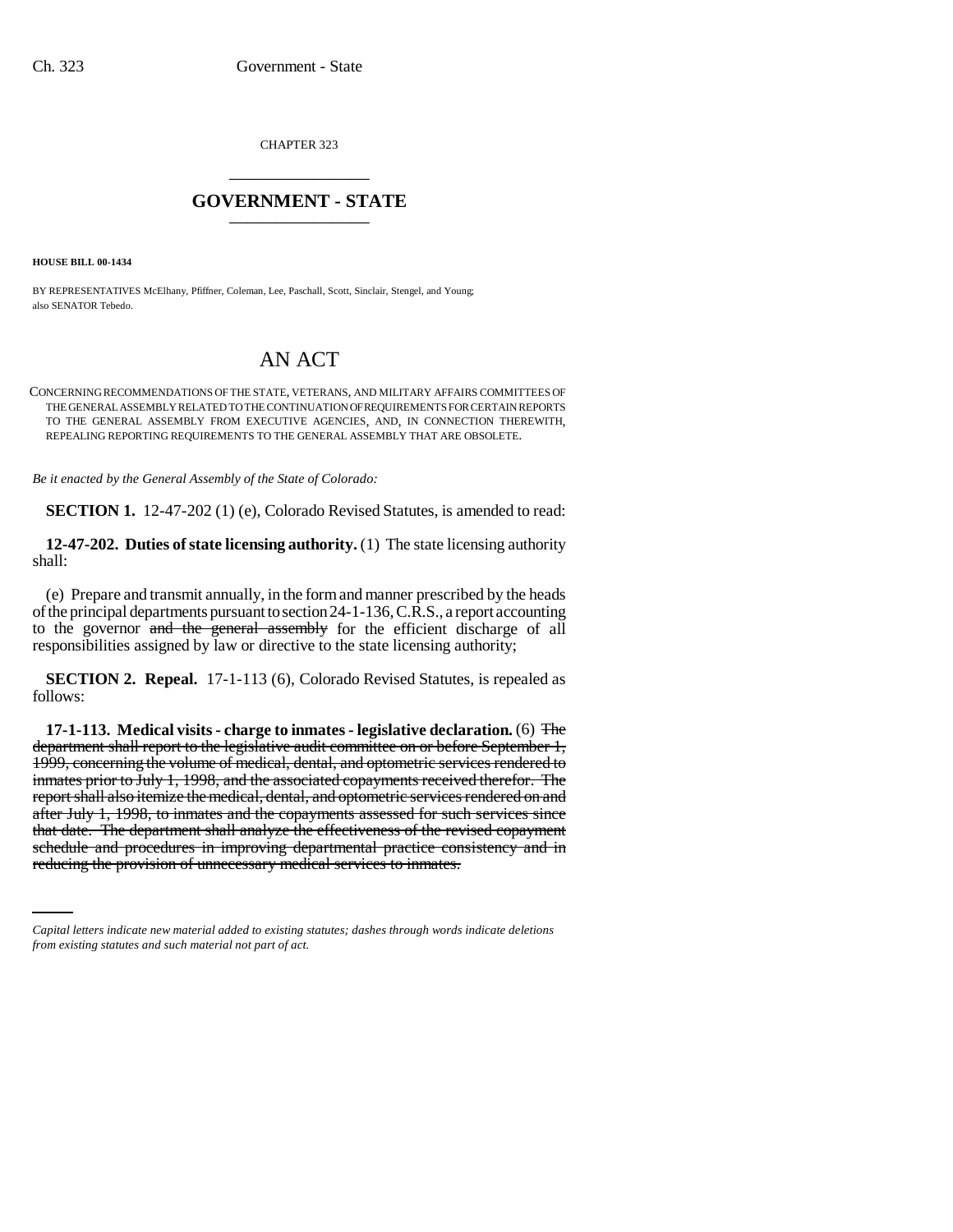**SECTION 3.** 19-1-109 (3), Colorado Revised Statutes, is amended to read:

**19-1-109. Appeals.** (3) A workgroup to consider necessary changes to practices, rules, and statutes in order to ensure that appeals in cases concerning relinquishment, adoption, and dependency and neglect be resolved within six months after being filed shall be established. The workgroup shall be known as the child welfare appeals workgroup and shall be created in the state judicial department. The workgroup shall submit a written report to the general assembly no later than January 1, 1998, that shall contain recommendations for statutory, practice, and rule changes to expedite appeals and require their resolution within six months after filing.

**SECTION 4. Repeal.** 22-54-103 (1) (d), Colorado Revised Statutes, is repealed as follows:

**22-54-103. Definitions.** As used in this article, unless the context otherwise requires:

(1) (d) During the 1999 interim, the legislative council staff shall conduct a study of the definition of at-risk pupils established by this subsection (1) and shall make a report of its findings to the general assembly no later than January 15, 2000.

**SECTION 5. Repeal.** 22-54-104 (5) (b) (I.3) (B), Colorado Revised Statutes, is repealed as follows:

**22-54-104. District total program - repeal.** (5) For purposes of the formulas used in this section:

(b) (I.3) (B) During the 1998 interim, the legislative council staff shall conduct a study of the size factors established by this subsection (I.3) and shall make a report of its findings to the general assembly no later than January 15, 1999.

**SECTION 6. Repeal.** 23-1-116, Colorado Revised Statutes, is repealed as follows:

**23-1-116. Commission directive - education degree programs.** It is the intent of the general assembly that the number of education programs offered at state institutions of higher education be reduced by the academic year 1989. Not later than March 30, 1986, the commission shall present to the general assembly a report on its decisions on the closure, consolidation, centralization, and reduction of duplication of undergraduate and graduate programs in education. In arriving at these decisions, the commission shall consider population, education, geographic service area, and economic factors. The governing boards shall be required to implement these directives not later than September 1, 1989.

**SECTION 7.** 23-1-121 (1) (a) and (4) (b), Colorado Revised Statutes, are amended to read:

**23-1-121. Commission directive - approval of teacher preparation programs.** (1) As used in this section, unless the context otherwise requires: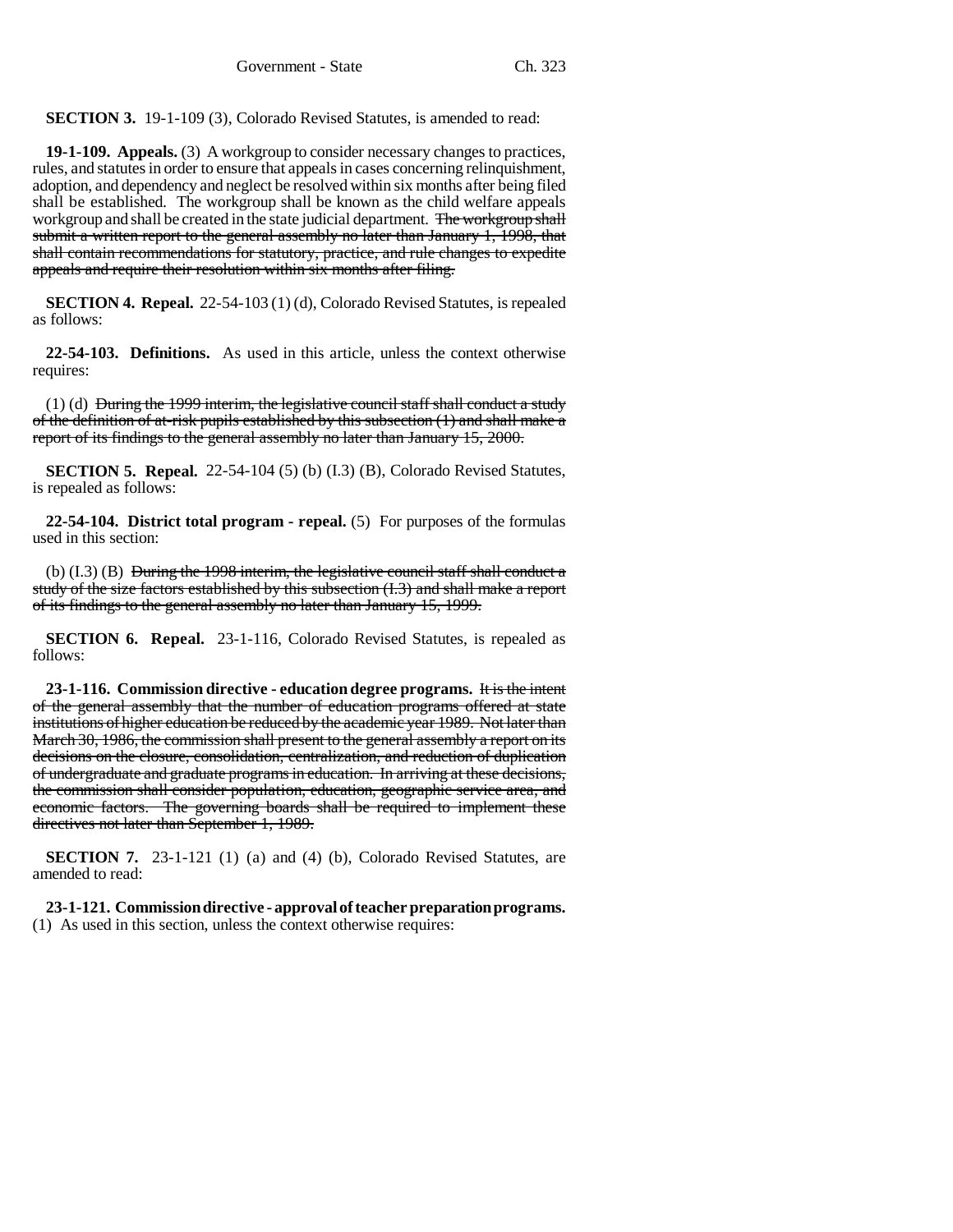## Ch. 323 Government - State

(a) "Approved teacher preparation program" means a teacher preparation program that has been reviewed pursuant to the provisions of this section and has been determined by the commission to meet the performance-based standards established by the commission pursuant to this section and the requirements of sections SECTION 23-1-108 and 23-1-116 and to be designed and implemented in accordance with the requirements of the "Higher Education Quality Assurance Act", article 13 of this title.

(4) (b) Each program review conducted pursuant to paragraph (a) of this subsection (4) shall ensure that the program meets the minimum requirements adopted pursuant to subsections  $(2)$  and  $(3)$  of this section and the requirements of sections SECTION 23-1-108 and  $23$ -1-116 and any policies adopted pursuant thereto. In addition, the commission shall ensure that the program is designed and implemented in accordance with the requirements of the "Higher Education Quality Assurance Act", article 13 of this title. In determining whether to initially approve or continue the approval of a teacher preparation program, the commission shall consider any recommendations made by the state board of education pursuant to section 22-2-109 (5), C.R.S., concerning the effectiveness of the program content. If the state board of education recommends that a program not be approved, the commission shall follow said recommendation by refusing initial approval of said program or placing said program on probation.

**SECTION 8.** 23-70-115 (1) (b), Colorado Revised Statutes, is amended to read:

**23-70-115. Directive - master plans.** (1) (b) The commission shall review the master plans and shall, after consultation with the governing boards, order revisions to the extent that the plans fail to maximize efficiency and academic program effectiveness. When approved by the commission, the academic master plans shall be submitted to the Auraria board which shall prepare a comprehensive facilities master plan for the Auraria constituent institutions. The facilities master plan shall be submitted to the commission at a date to be established by the commission. The commission shall submit a report on both the academic and facilities master plans, together with its own review and comments, to the general assembly not later than January 15, 1989. The general assembly shall not consider new facilities funding requests for the Auraria center or constituent institutions for the 1989-90 fiscal year and ensuing fiscal years that are not consistent with the commission-approved master plans.

**SECTION 9. Repeal.** 24-1-136 (11) (a) (II) (C), Colorado Revised Statutes, is repealed as follows:

**24-1-136. "Information Coordination Act" - policy - functions of the heads of principal departments.** (11) (a) (II) All requirements for reports to the general assembly by executive agencies or the judicial branch that were in existence before July 1, 1996, or that otherwise are not covered by subparagraph (I) of this paragraph (a), shall expire on the following dates:

(C) Requirements imposed under article 60.5 of title 22 to part 1 of article 32 of title 24, C.R.S., July 1, 1999;

**SECTION 10.** 24-32-305 (3) (a), Colorado Revised Statutes, is amended to read: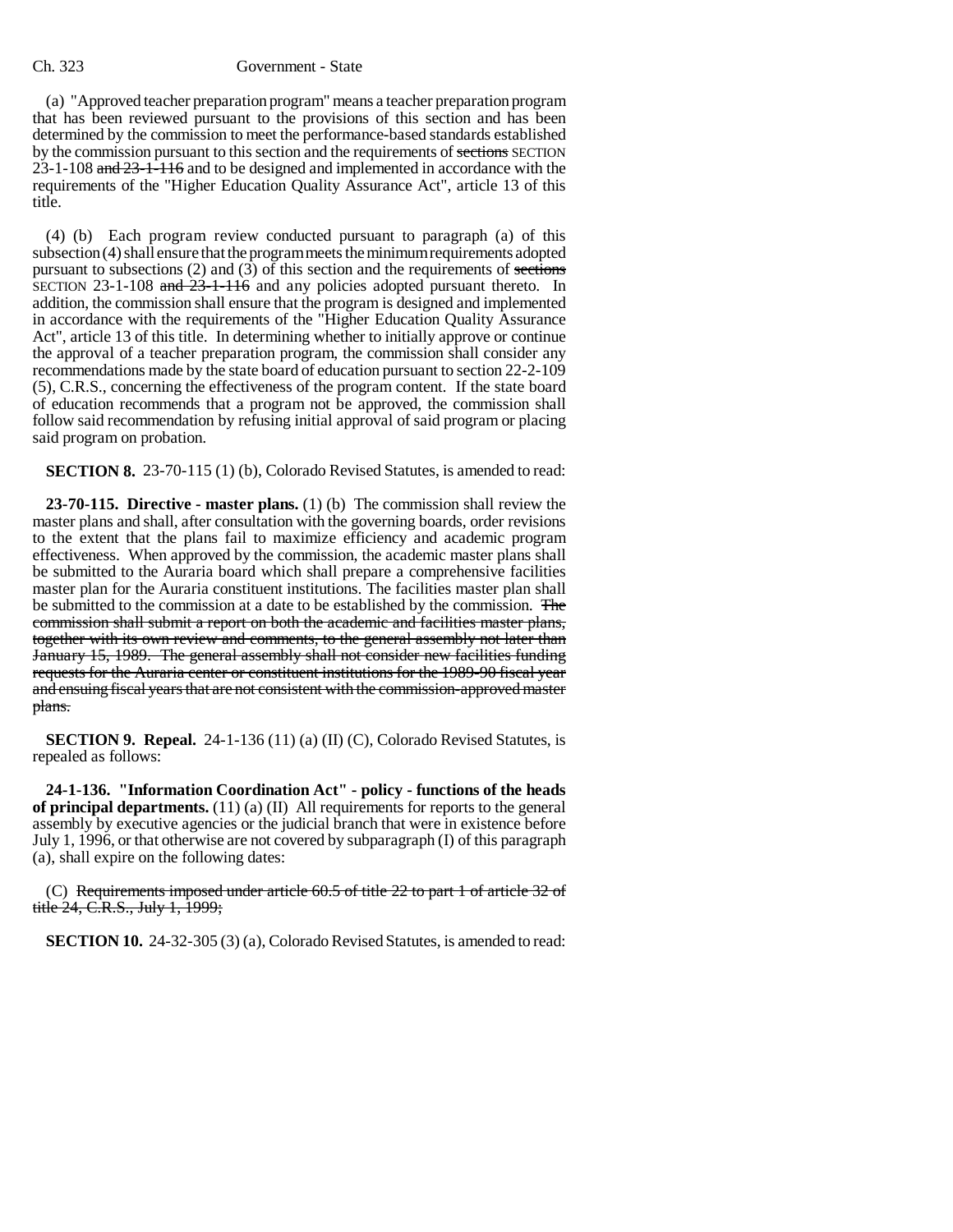**24-32-305. Offices of division - expenses and salaries - reports and publications.** (3) (a) The director shall prepare and transmit annually, in the form and manner prescribed by the heads of the principal departments pursuant to the provisions of section 24-1-136, a report accounting to the governor and the general assembly for the efficient discharge of all responsibilities assigned by law or directive to the division.

**SECTION 11. Repeal.** 24-32-309 (1) (c), Colorado Revised Statutes, is repealed as follows:

**24-32-309. Functions of commission - legislative declaration.** (1) The commission shall have the following functions:

(c) To report annually to the general assembly on the status of the motion picture and television industry in this state.

**SECTION 12. Repeal.** 24-32-705 (3), Colorado Revised Statutes, is repealed as follows:

**24-32-705. Functions of division.** (3) A full report on the weatherization grants program shall be made by the division to the general assembly within six months after the end of each fiscal year. The report shall contain but not be limited to the following:

(a) The actual program expenses, itemized appropriately;

(b) The total number of eligible residences upon which weatherization services were performed, with a differentiation to distinguish between repair and maintenance and weatherization;

(c) The income eligibility guidelines for residences receiving weatherization services;

(d) The average energy savings realized by such residences;

(e) Recommendations for improvements and changes in program design and administration.

**SECTION 13. Repeal.** 24-33-108 (4), Colorado Revised Statutes, is repealed as follows:

**24-33-108. Gifts and devises to the department.** (4) The department of natural resources shall annually submit to the general assembly and the joint budget committee a report on the expenditures from the fund and the purpose for which the expenditures were made. The general assembly and the joint budget committee shall consider such report when making appropriations to the department for the ensuing year. The general assembly may make appropriations from the Colorado natural resources foundation fund for the purpose of reimbursing any general fund expenditures made as a result of a gift or devise under this section.

**SECTION 14.** 24-33.5-103 (3), Colorado Revised Statutes, is amended to read: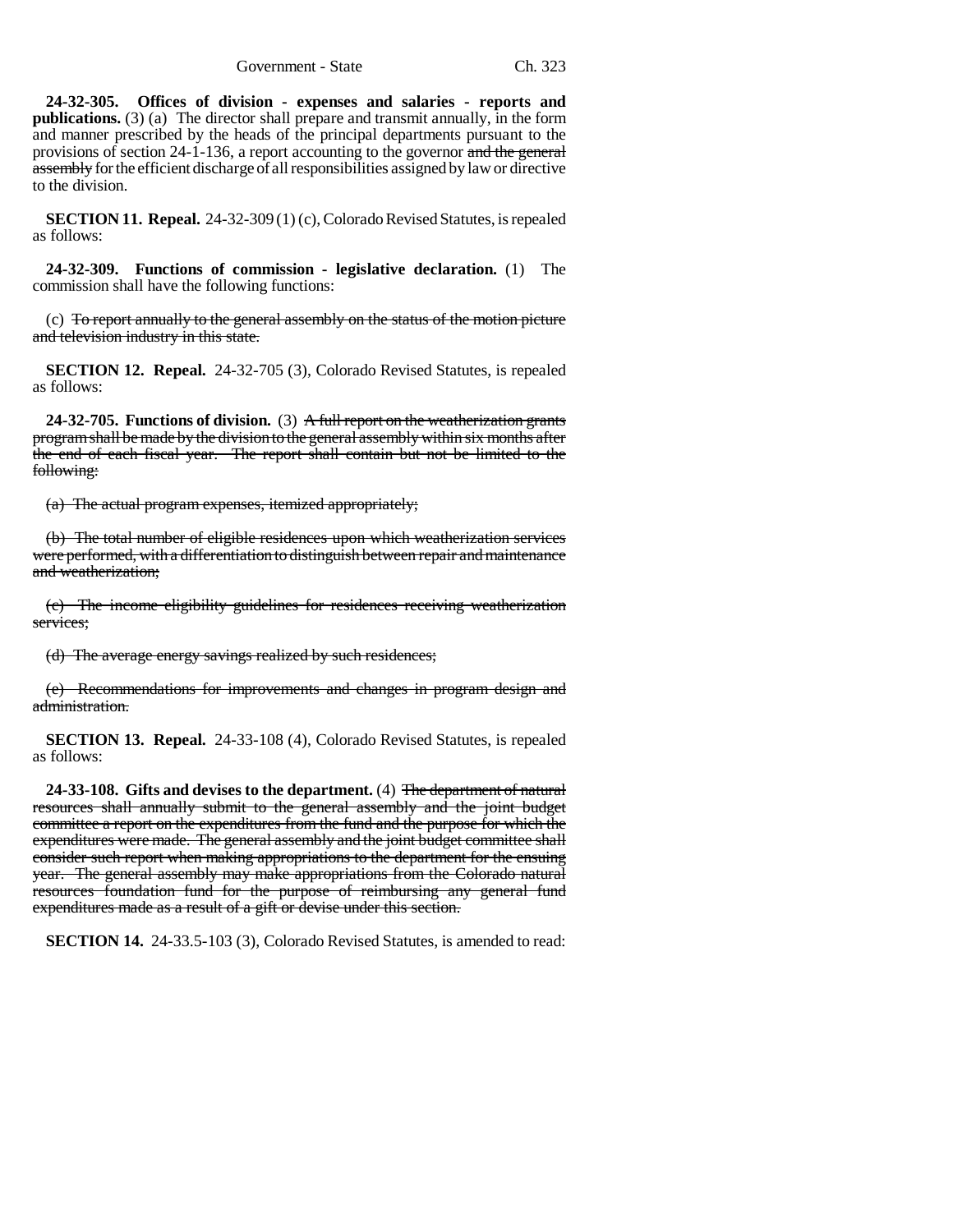**24-33.5-103. Department created - divisions.** (3) The executive director shall prepare and transmit annually, in the form and manner prescribed by the heads of the principal departments pursuant to the provisions of section 24-1-136, a report accounting to the governor and the general assembly for the efficient discharge of all responsibilities assigned by law or directive to the department and the divisions thereof.

**SECTION 15.** 24-33.5-415.1 (2) (c), Colorado Revised Statutes, is amended to read:

**24-33.5-415.1. List of missing children.** (2) (c) The bureau shall release general statistical information to the public at least once each calendar year and shall report such statistics and other information the bureau deems appropriate to the general assembly and to the governor at least once each calendar year.

**SECTION 16.** 24-34-101 (2), Colorado Revised Statutes, is amended to read:

**24-34-101. Department created - executive director.** (2) The executive director shall prepare and transmit annually, in the form and manner prescribed by the heads of the principal departments pursuant to the provisions of section 24-1-136, a report accounting to the governor and the general assembly for the efficient discharge of all responsibilities assigned by law or directive to the department of regulatory agencies and divisions thereof.

**SECTION 17.** 24-34-104 (8) (a), Colorado Revised Statutes, is amended BY THE ADDITION OF A NEW SUBPARAGRAPH to read:

**24-34-104. General assembly review of regulatory agencies and functions for termination, continuation, or reestablishment.** (8) (a) (III) THIS SUBSECTION (8) IS EXEMPT FROM THE PROVISIONS OF SECTION 24-1-136 (11), AND THE PERIODIC REPORTING REQUIREMENT OF THIS SUBSECTION (8) SHALL REMAIN IN EFFECT UNTIL CHANGED BY THE GENERAL ASSEMBLY ACTING BY BILL.

**SECTION 18.** 24-34-104.1, Colorado Revised Statutes, is amended BY THE ADDITION OF A NEW SUBSECTION to read:

**24-34-104.1. General assembly sunrise review of new regulation of occupations and professions.** (7) THIS SECTION IS EXEMPT FROM THE PROVISIONS OF SECTION 24-1-136 (11), AND THE PERIODIC REPORTING REQUIREMENT OF THIS SECTION SHALL REMAIN IN EFFECT UNTIL CHANGED BY THE GENERAL ASSEMBLY ACTING BY BILL.

**SECTION 19.** 24-34-305 (1) (f), Colorado Revised Statutes, is amended to read:

**24-34-305. Powers and duties of commission.** (1) The commission has the following powers and duties:

(f) To prepare and transmit annually, in the form and manner prescribed by the heads of the principal departments pursuant to the provisions of section 24-1-136, a report accounting to the governor and the general assembly for the efficient discharge of all responsibilities assigned by law or directive to the commission;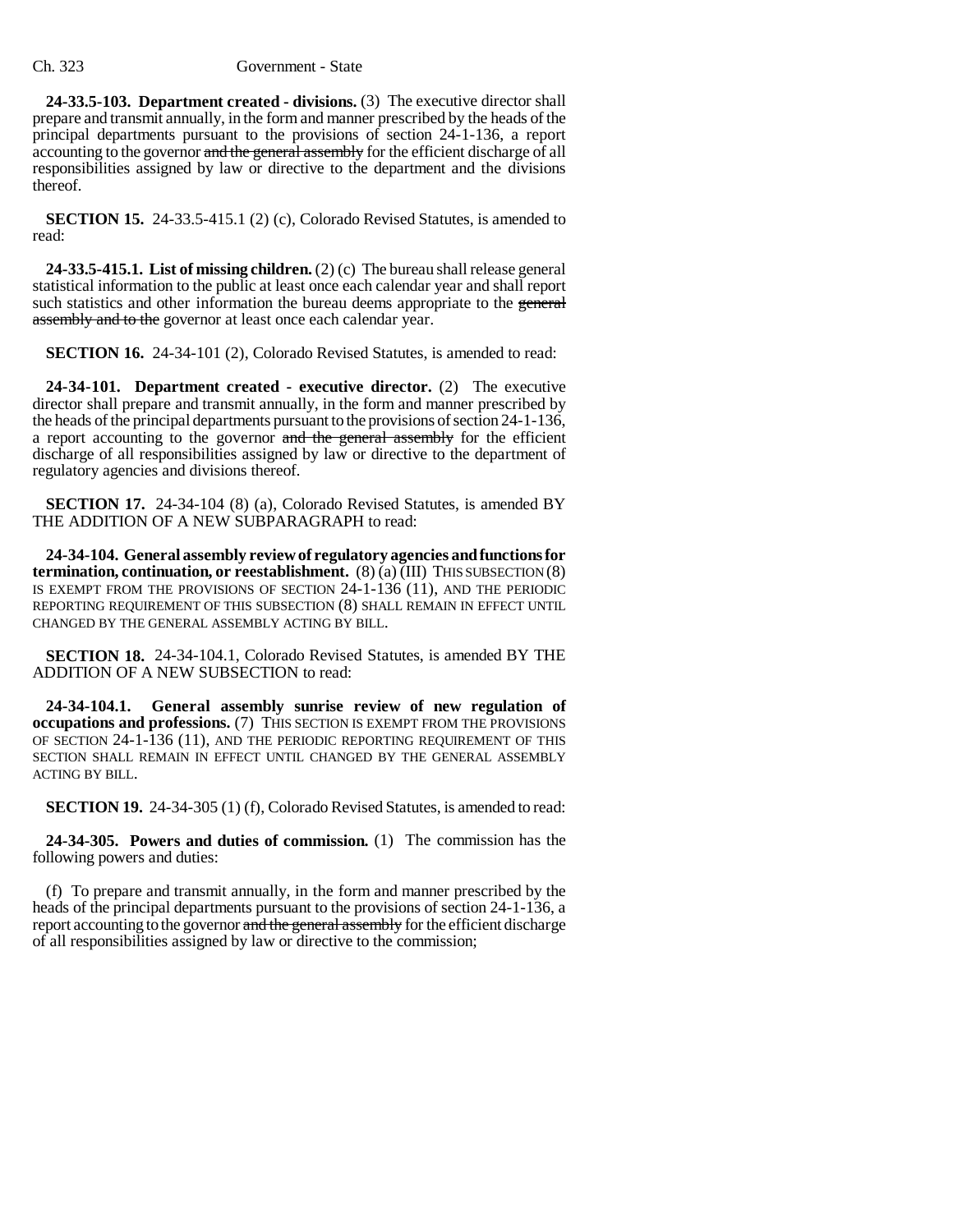**SECTION 20.** 24-34-901, Colorado Revised Statutes, is amended BY THE ADDITION OF A NEW SUBSECTION to read:

**24-34-901. Proposed continuing education requirements for regulated occupations and professions - review by office of executive director.** (2) THIS SECTION IS EXEMPT FROM THE PROVISIONS OF SECTION 24-1-136 (11), AND THE PERIODIC REPORTING REQUIREMENT OF THIS SECTION SHALL REMAIN IN EFFECT UNTIL CHANGED BY THE GENERAL ASSEMBLY ACTING BY BILL.

**SECTION 21.** 24-35-102 (3), Colorado Revised Statutes, is amended to read:

**24-35-102. Executive director - annual report.** (3) The executive director shall prepare and transmit annually, in the form and manner prescribed by the heads of the principal departments pursuant to the provisions of section 24-1-136, a report accounting to the governor and the general assembly for the efficient discharge of all responsibilities assigned by law or directive to the department of revenue or to any subdivisions thereof.

**SECTION 22.** 24-35-211 (2), Colorado Revised Statutes, is amended to read:

**24-35-211. Audits and annual reports.** (2) The commission and director shall make an annual report by March 1 of each year to the governor the general assembly, and the legislative audit committee, which THAT shall include a summary of the division's activities for the previous year, a statement of lottery revenues, prize disbursements, expenses of the division, allocation of remaining revenues, and any recommendations for change in the statutes which the commission or director deems necessary or desirable. The report shall be public.

**SECTION 23. Repeal.** 24-35-218 (1) (b), (1) (c), and (1) (d), Colorado Revised Statutes, are repealed as follows:

**24-35-218. Division subject to termination.** (1) (b) The state auditor shall conduct an analysis and evaluation of the performance of the division. The analysis and evaluation shall be completed by January 1, 1998. The state auditor shall submit a written report, and such supporting materials as may be requested, to the general assembly no later than January 15, 1999.

(c) In conducting the analysis and evaluation, the state auditor shall take into consideration, but not be limited to considering, the following factors:

(I) The amount of revenue generated by the lottery for the conservation trust fund and the percentage that amount bears to total state revenues;

(II) The administrative and other expense of lottery dollar collections as compared to revenue derived;

(III) An evaluation of the performance of lottery equipment contractors and licensed sales agents;

(IV) Whether there has been an increase in organized crime related to gambling within the state;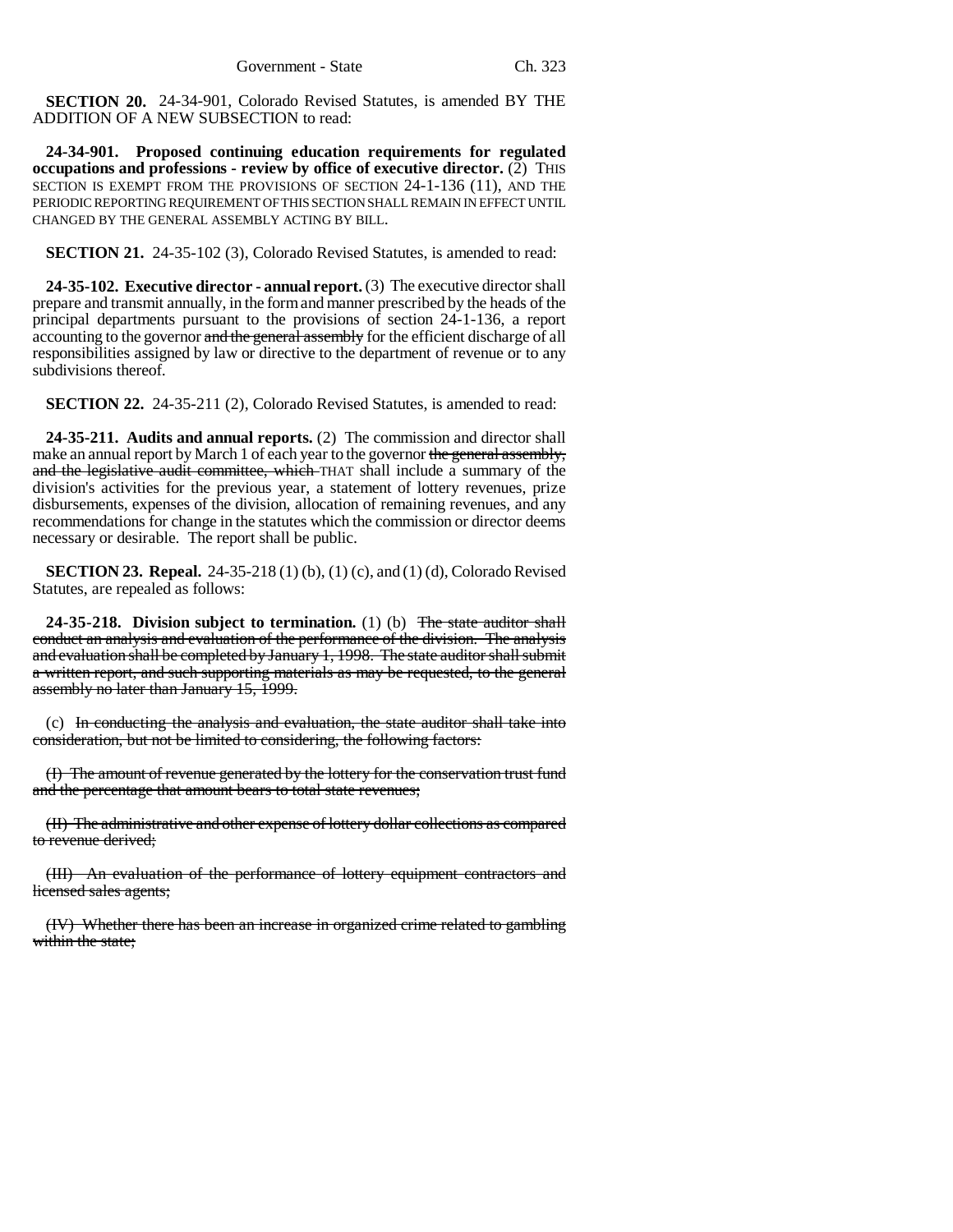(V) A comparison of the participation in illegal gambling before and after the establishment of the lottery;

(VI) The competitive effect of the lottery on other forms of legal gambling in this state, both profit and nonprofit in nature;

(VII) A socioeconomic profile of persons who play the lottery;

(VIII) Whether the commission encourages public participation in its decisions rather than participation only by the people it regulates;

(IX) Whether the division's complaint, investigation, and disciplinary procedures adequately protect the public;

(X) Whether the division performs its statutory duties efficiently and effectively;

(XI) Whether administrative or statutory changes are necessary to improve the operation of the lottery in the best interests of the state's citizens;

(XII) Any other matters of concern about the operation and functioning of the lottery.

(d) Prior to the termination, continuation, reestablishment, or revision of the division's functions, a committee of reference in each house of the general assembly shall hold a public hearing thereon to consider the report provided by the state auditor, said hearing to include the factors set forth in paragraph (c) of this subsection  $<sup>(1)</sup>$ .</sup>

**SECTION 24.** 24-36-104 (1), Colorado Revised Statutes, is amended to read:

**24-36-104. Moneys to be deposited.** (1) All moneys received by the treasury department shall be promptly deposited in such national or state banks doing business in this state as the state treasurer shall select. Accounts in such depositories shall be carried in the name of "Treasurer, State of Colorado", and withdrawals therefrom shall be made by checks or drafts drawn and signed in such manner as the state treasurer shall direct. The state treasurer may make payments, without appropriation, of all actual and necessary charges made by such depositories for expenses related to the deposit of moneys received by the treasury department in accordance with the constitution or statutes of Colorado. Such payments shall be made from investment income or any other available revenues. The state treasurer shall contract for all such bank services in accordance with the provisions of the "Procurement Code", articles 101 to 112 of this title. The state treasurer shall make the criteria used in selecting a vendor for bank services available to the finance committees of both houses of the general assembly prior to the award of a contract and shall make all contracts submitted or entered into pursuant to this section available for public inspection in accordance with the provisions of part 2 of article 72 of this title. Subsequent to the award of a contract for bank services, the state treasurer shall submit a report to the general assembly which shall contain a summary of the bids submitted and the contract awarded.

**SECTION 25.** 24-37-103 (1) (c), Colorado Revised Statutes, is amended to read: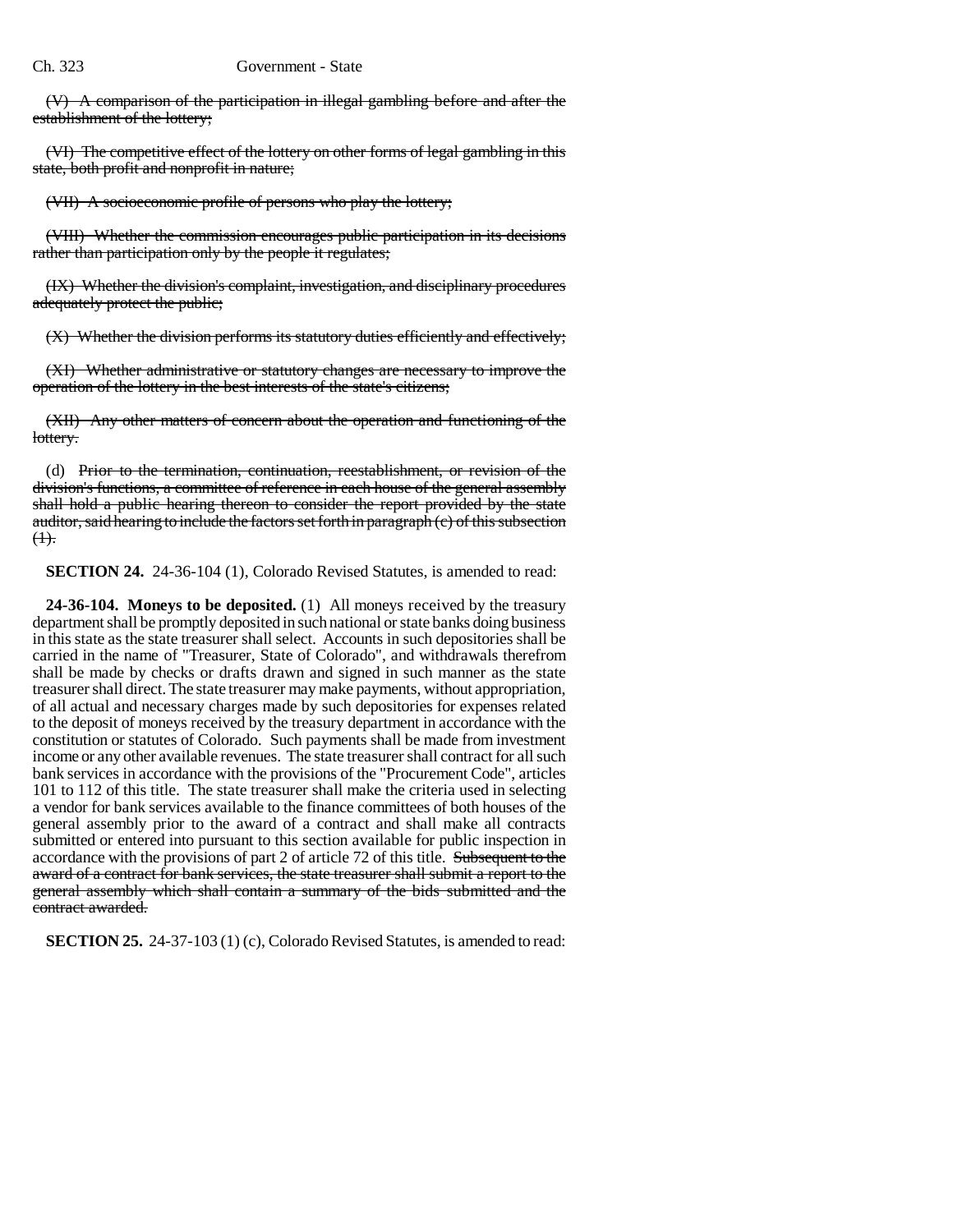**24-37-103. Director - duties.** (1) The director shall:

(c) Review pending legislation and determine the economic impact, if any, of such legislation upon the people of this state. The director shall report his OR HER findings, together with any projections he OR SHE deems necessary, to the governor. and to the general assembly.

**SECTION 26.** 24-50-102 (3), Colorado Revised Statutes, is amended to read:

**24-50-102. Department of personnel - state personnel director.** (3) The state personnel director shall prepare and transmit annually, in the form and manner prescribed by the heads of the principal departments pursuant to the provisions of section 24-1-136, a report accounting to the governor and the general assembly for the efficient discharge of all responsibilities assigned by law or directive to the department of personnel.

**SECTION 27.** 24-50.5-107, Colorado Revised Statutes, is amended to read:

**24-50.5-107. Reports to the governor.** The state personnel board shall report annually to the general assembly and the governor concerning the complaints filed, hearings held, and actions taken pursuant to this article.

**SECTION 28.** 24-51-204 (8), Colorado Revised Statutes, is amended to read:

**24-51-204. Duties of the board.** (8) The board or its designated agent shall prepare and transmit annually a report to the governor and general assembly regarding the policies, financial condition, and administration of the association.

**SECTION 29.** 25-7-137 (2), Colorado Revised Statutes, is amended to read:

**25-7-137. Requirements for legislative approval of Grand Canyon visibility transport commission or successor body advisory recommendations, reports, and interpretations.** (2) The governor or the governor's designee is encouraged to attend and participate in the successor body to the GCVTC. A stakeholder process shall be implemented to include representatives of the general assembly. The governor shall provide an annual report of the activities of the GCVTC or its successor bodies to the general assembly UNTIL SUCH TIME AS THE GOVERNOR HAS FORWARDED TO THE FEDERAL ENVIRONMENTAL PROTECTION AGENCY NOTIFICATION THAT THE STATE SHALL COMPLY WITH THE PROVISIONS OF TITLE 40, CODE OF FEDERAL REGULATIONS, PART 51.308, ADOPTED IN ACCORDANCE WITH THE FEDERAL ACT. The goal of this process is to protect the interest of Colorado over air quality issues.

**SECTION 30.** 26-12-201.5 (1), (3), (4), and (5), Colorado Revised Statutes, are amended to read:

**26-12-201.5. Nursing home at former Fitzsimons authorized.** (1) Subject to available appropriations, and the provisions of subsection  $(3)$  of this section, there is hereby authorized the establishment and construction of a state veterans nursing home on the site of the former Fitzsimons army medical center.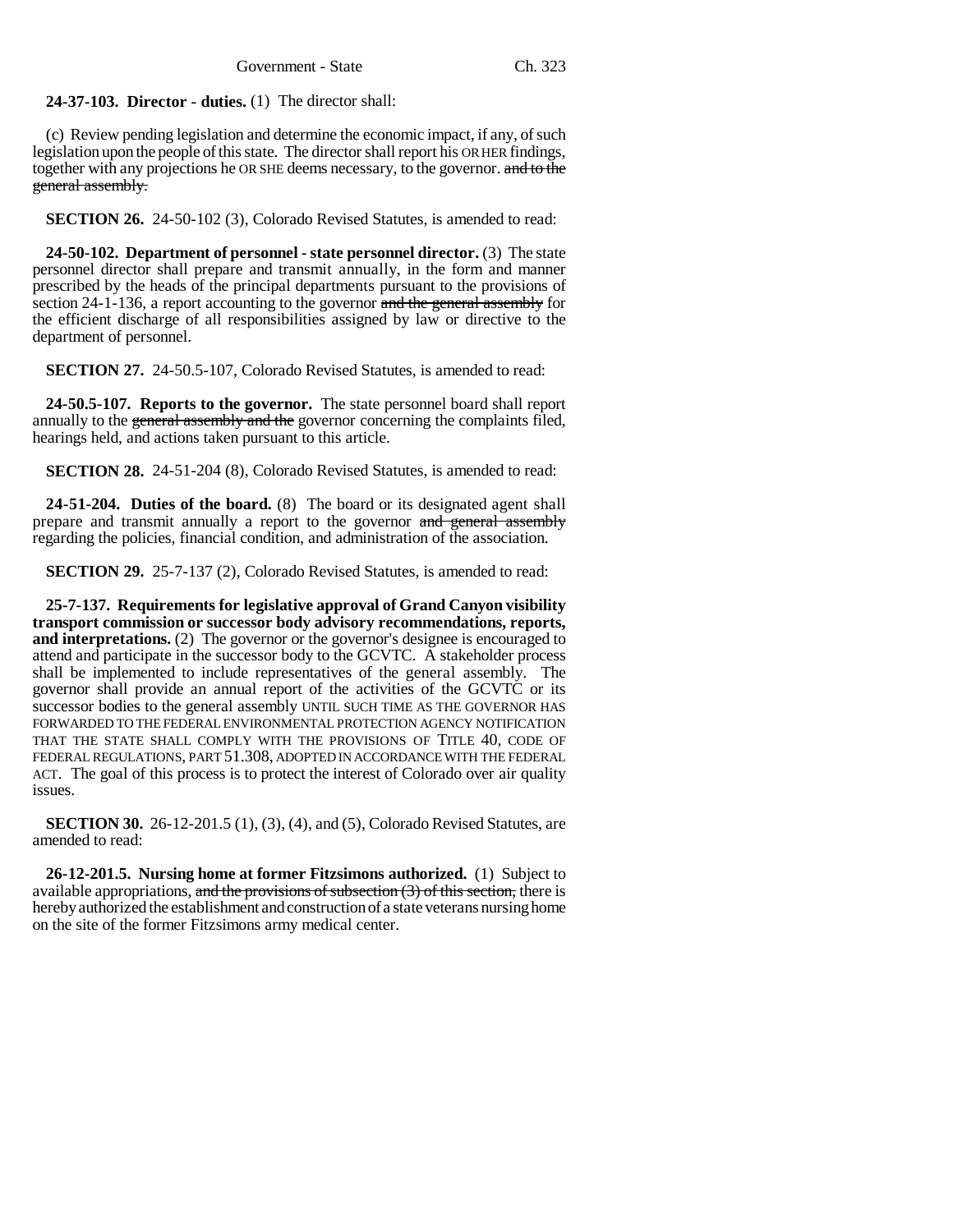## Ch. 323 Government - State

(3) No later than January 1, 2000, and prior to commencement of construction at Fitzsimons, the state department shall submit a report to the state, veterans, and military affairs committees of the house of representatives and the senate and to the capital development committee and the joint budget committee of the general assembly that shall address the following issues:

(a) The projected increased need for veterans beds in the Denver metropolitan area;

(b) The impact or benefits that a facility in the Denver metropolitan area would have in terms of enhancing and continuing support for veterans and their families;

 $(c)$  The impact, if any, that the facility authorized pursuant to subsection  $(1)$  of this section would have upon existing state veterans nursing homes and any recommendations for ways to mitigate any adverse impact the facility would have upon such existing state veterans nursing homes;

(d) The efforts of the state department to identify and evaluate an existing nursing facility within the Denver metropolitan area that would be suitable to be leased or purchased such that the facility meets or can be renovated to meet U.S. department of veterans affairs nursing facility standards. The evaluation shall include a review of space requirements as well as a determination of the staff efficiency and cost-effectiveness of operating the existing nursing facility.

(e) Opportunities and benefits of contracting with other private or public entities for all or part of the operation and management of the facility authorized pursuant to subsection (1) of this section.

(4) Prior to obtaining a construction grant from the federal department of veterans affairs and in conjunction with the report required pursuant to subsection (3) of this section, the state department shall present a business plan to the state, veterans, and military affairs committees of the house of representatives and the senate, the capital development committee, and the joint budget committee of the general assembly that identifies potential alternative sources of funding the remaining construction costs, as well as start-up costs necessary for the initial operation of the facility.

(5) Subject to the provisions of subsection  $(3)$  of this section, Construction of the facility authorized pursuant to subsection (1) of this section shall begin no later than October 1, 2001, or upon receipt of the federal funding for such construction.

**SECTION 31.** 39-22-1803 (1), Colorado Revised Statutes, is amended to read:

**39-22-1803. Contributions credited to the Colorado special olympics fund appropriation.** (1) The department of revenue shall determine annually the total amount designated pursuant to section 39-22-1802 and shall report such amount to the state treasurer. and to the general assembly. The state treasurer shall credit such amount to the Colorado special olympic fund, which fund is hereby created in the state treasury. At the end of each fiscal year, the state treasurer shall transfer all designated moneys in the fund and all interest derived from the deposit and investment of such moneys to the Colorado special olympics. All interest derived from the deposit and investment of moneys in the fund shall be credited to the fund.